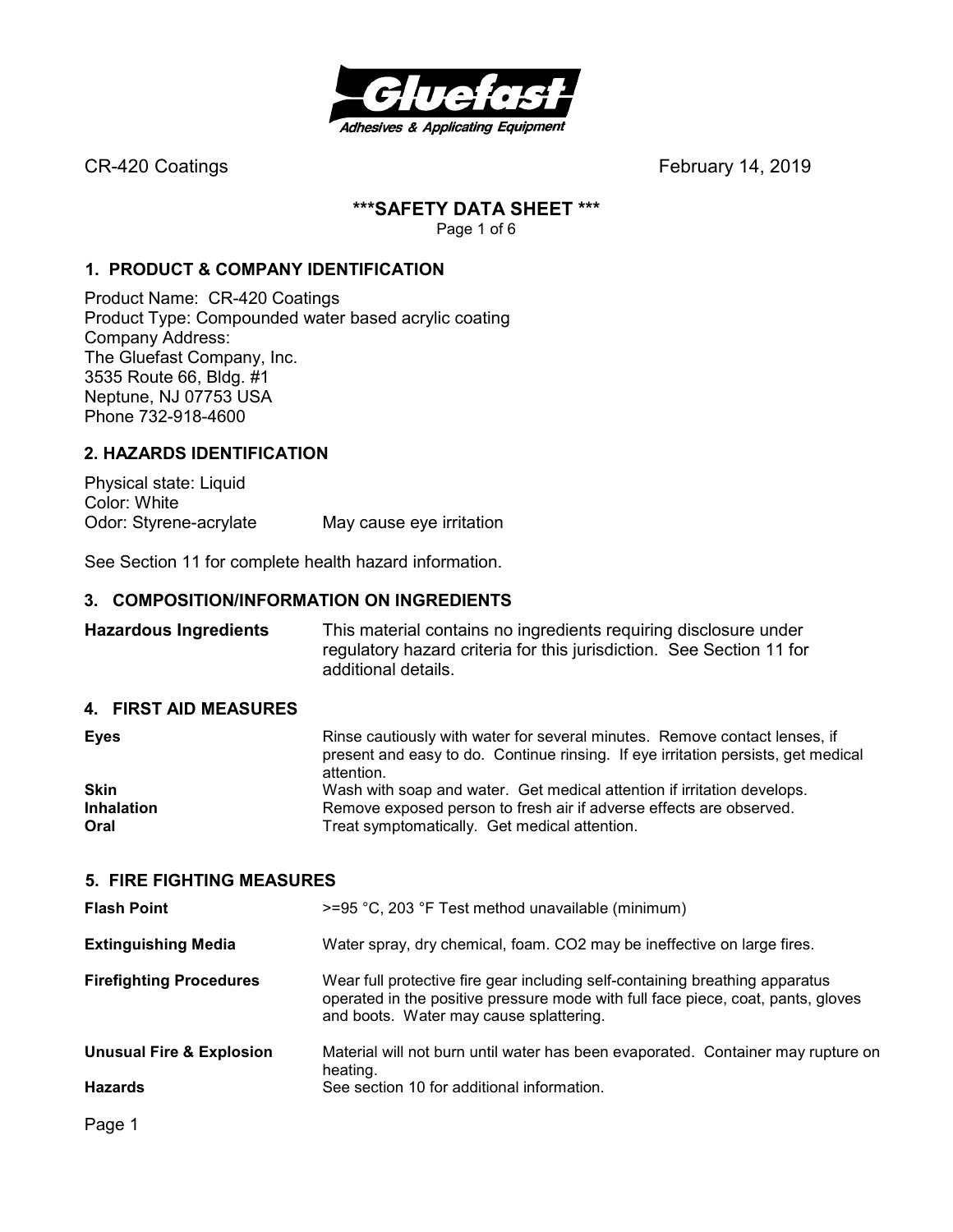

#### **\*\*\*SAFETY DATA SHEET \*\*\***

Page 2 of 6

# **6. ACCIDENTAL RELEASE MEASURES**

**Spill Procedures Personal Protective Equipment must be worn, see Personal Protective Equipment must be worn, see Personal** Protection Section for PPE recommendations. Ventilate area if spilled in confined space or other poorly ventilated areas. Prevent entry into sewers and waterways. Spilled liquid and dried film are slippery. Use care to avoid falls. Pick up free liquid for recycle and/or disposal. Residual liquid can be absorbed on inert material. Wash spill area with soap and water

#### **7. HANDLING AND STORAGE**

#### **Pumping Temperature** Not determined.

**Maximum Handling Temperature** Ambient

**Handling Procedures** Keep containers closed when not in use. Avoid eye contact. Avoid repeated or prolonged skin contact. When handling, do not eat, drink, or smoke. Avoid drinking, tasting, swallowing or ingesting this product. Stir well before use. Avoid breathing dust, fume, gas, mist, vapors or spray. Minimize contact with air to reduce contamination with mold, fungus, or other organisms which could cause decomposition or spoilage. Wash thoroughly after handling. Empty container contains product residue which may exhibit hazards of product. Dispose of packaging or containers in accordance with local, regional, national and international regulations.

**Maximum Storage Temperature** 5 – 30 °C, 41 – 86 °F

**Storage Procedures Keep from freezing. Keep container closed when not in use. Do** not store in open, unlabeled or mislabeled containers. See Section 10 for incompatible materials.

**Maximum Loading Temperatures** Not determined.

#### **8. EXPOSURE CONTROLS/PERSONAL PROTECTION**

| <b>Exposure Limits</b><br><b>Other Exposure Limits</b><br><b>Engineering Controls</b> | None established<br>None known.<br>Use material in well ventilated area only. Additional ventilation or<br>exhaust may be required to maintain air concentrations below<br>recommended exposure limits.                                                                                                      |
|---------------------------------------------------------------------------------------|--------------------------------------------------------------------------------------------------------------------------------------------------------------------------------------------------------------------------------------------------------------------------------------------------------------|
| <b>Gloves Procedures</b>                                                              | Use good industrial hygiene practices to avoid skin contact. If<br>contact with the material may occur wear chemically protective<br>gloves.                                                                                                                                                                 |
| <b>Eye Protection</b>                                                                 | Safety Glasses.                                                                                                                                                                                                                                                                                              |
| <b>Respiratory Protection</b>                                                         | Use NIOSHA/MSHA approved respirator with a combination<br>organic vapor and high efficiency filter cartridge if recommended<br>exposure limit is exceeded. Use self-contained breathing<br>apparatus for entry into confined space, for other poorly ventilated<br>areas and for large spill clean-up sites. |
| <b>Clothing Recommendation</b><br>Page 2                                              | No special clothing requirement.                                                                                                                                                                                                                                                                             |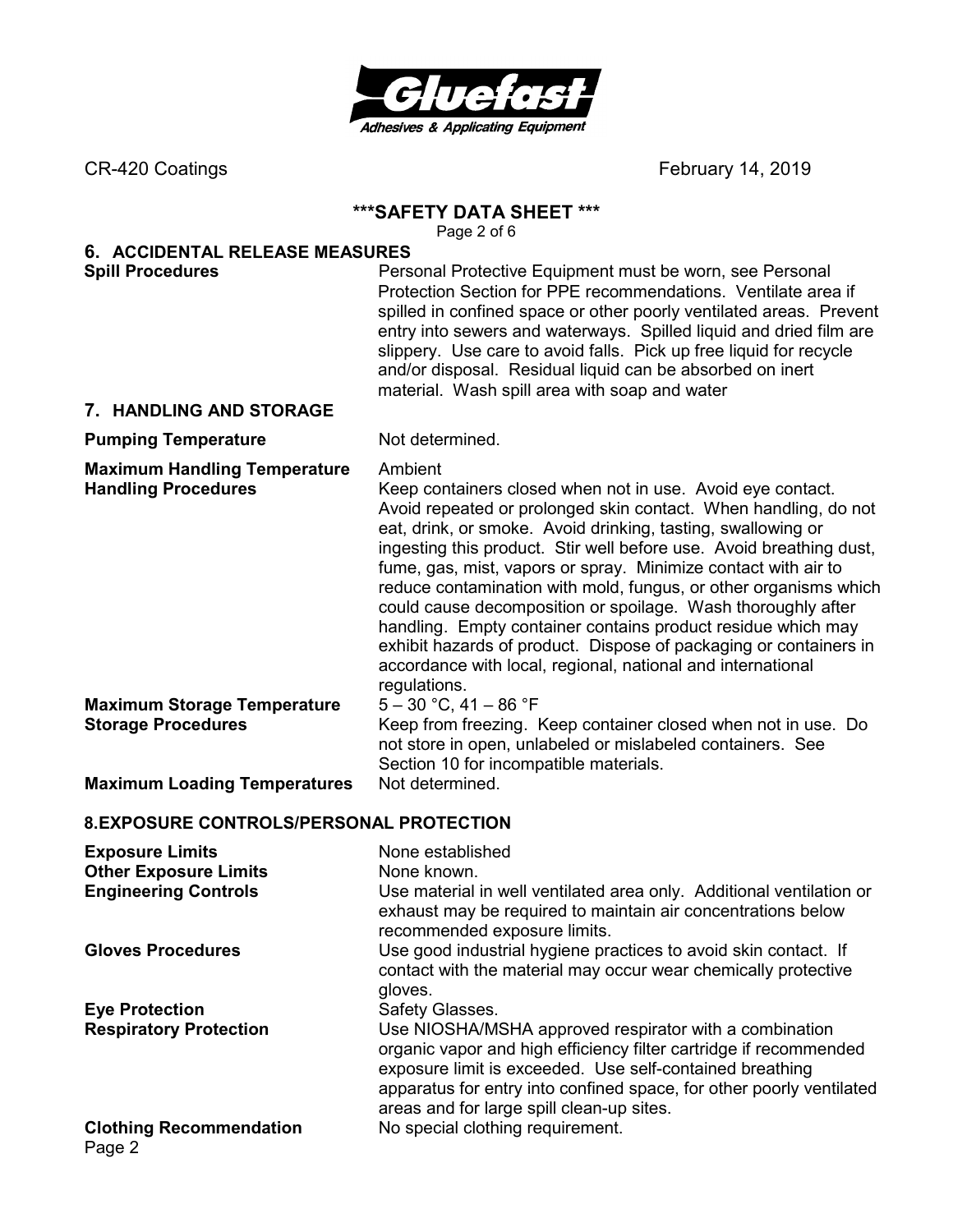

# **\*\*\*SAFETY DATA SHEET \*\*\***

Page 3 of 6

### **9. PHYSICAL AND CHEMICAL PROPERTIES**

Upper Flammable limit: Not determined **Lower Flammable limit:** Not determined **Autoignition Point:** Not determined **Vapor pressure:**  $\sim$  18 mm Hg (20 °C)<br> **PH:** 7.9 - 8.7 **Specific gravity:** 1.03 (20 °C) **Bulk Density:**  $\sim$  8.57 Lb/gal,  $\sim$  1.03 Kg/L **Water Solubility:** Dispersible. **Percent Solid:**  $\sim$  50% by Weight **Percent Volatile: 19 – 51% by Weight VOC content:** <0.15% (Estimated) **Vapor density:**  $\leq 1 \text{ Air} = 1$ **Evaporation rate:**  $\leq 1$  Butyl acetate=1 **Odor:** Styrene-acrylate **Appearance:** White liquid. **Viscosity:**  $\leq$  5000 Centipoise (25 °C) **Odor threshold:** Not determined. **Pour Point Temperature:** Not determined. **Melting / Freezing Point**  $\sim 0 \degree C$ **,**  $\sim 32 \degree F$ 

**Flash point: Flash point: Property Property Property Property Property Property Property Property Property Property Property Property Property Property Property Property Property Prop Explosion Data: Explosion Data: Material does not have explosive properties. PH:** 7.9 - 8.7 **Boiling point:**  $\sim 100 \degree C \sim 212 \degree F$  (Typical)

**The above data are typical values and do not constitute a specification. Vapor pressure data are not calculated unless otherwise noted.** 

| <b>10. STABILITY AND REACTIVITY</b> |                                                                                                                                                                                                                                                                                                                                                                         |
|-------------------------------------|-------------------------------------------------------------------------------------------------------------------------------------------------------------------------------------------------------------------------------------------------------------------------------------------------------------------------------------------------------------------------|
| <b>Stability</b>                    | Material is normally stable at moderately elevated                                                                                                                                                                                                                                                                                                                      |
|                                     | temperatures and pressures.                                                                                                                                                                                                                                                                                                                                             |
| <b>Decomposition Temperature</b>    | Not determined                                                                                                                                                                                                                                                                                                                                                          |
| Incompatibility                     | Acids. Bases. Strong oxidizing agents.                                                                                                                                                                                                                                                                                                                                  |
| Polymerization                      | Will not occur                                                                                                                                                                                                                                                                                                                                                          |
| <b>Thermal Decomposition</b>        | Smoke, carbon monoxide, carbon dioxide, aldehydes<br>and other products of incomplete combustion. Under<br>combustion conditions, oxides of the following elements<br>will be formed: nitrogen, sulfur. Irritating and toxic<br>substances may be emitted upon combustion, burning,<br>or decomposition of dry solids. Nitrogen oxides.<br>Monomers. Acrylate monomers. |
| <b>Conditions to Avoid</b>          | Do not freeze.                                                                                                                                                                                                                                                                                                                                                          |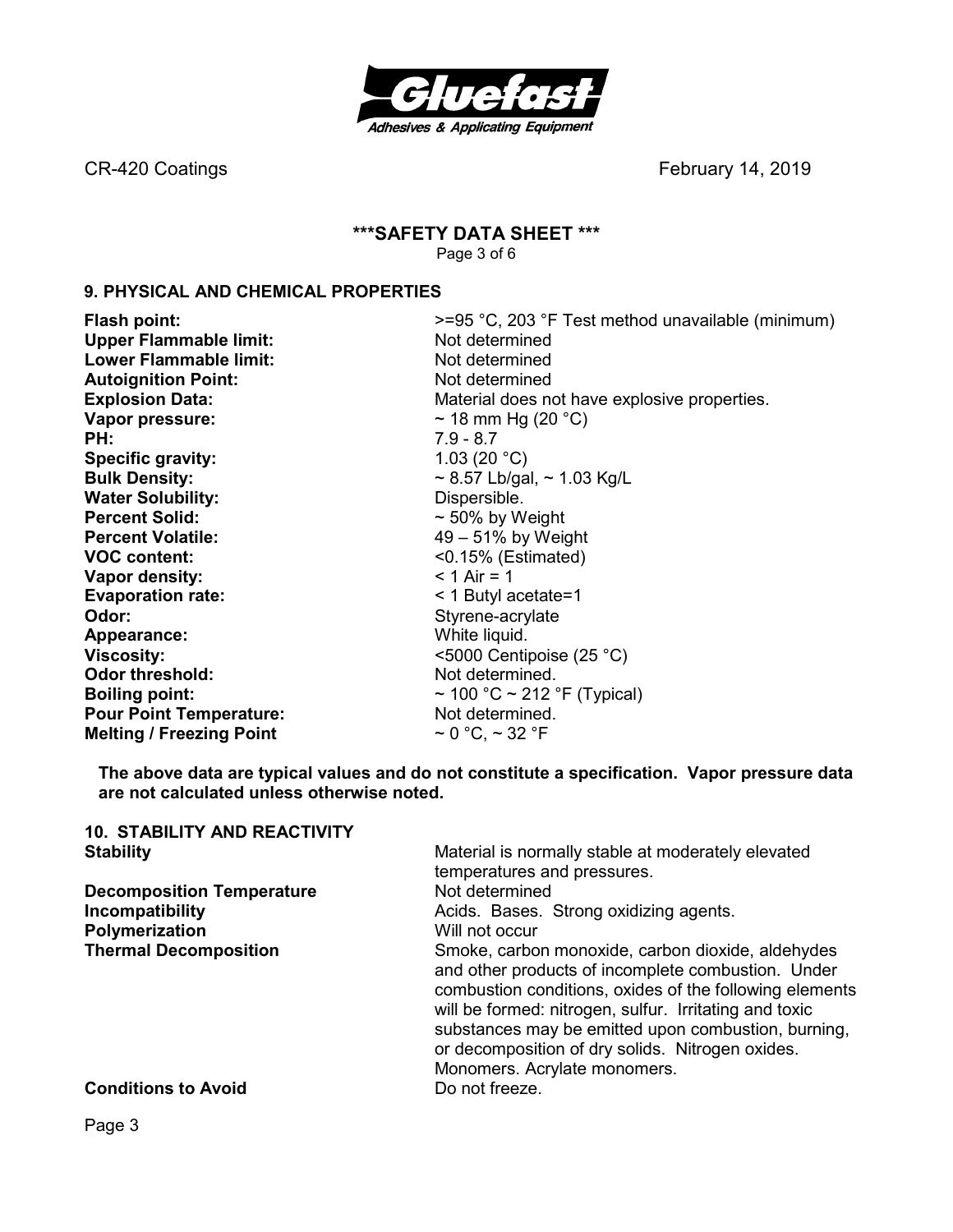

#### **\*\*\*SAFETY DATA SHEET \*\*\***

Page 4 of 6

# **11. TOXICOLOGICAL INFORMATION**

#### **- ACUTE EXPOSURE -**

| <b>Eye Irritation</b>           | May cause eye irritation. Does not meet Canadian D2B or EU<br>R36 criteria. Based on data from components or similar<br>materials. Vapors formed from heating may cause eye irritation.                        |  |
|---------------------------------|----------------------------------------------------------------------------------------------------------------------------------------------------------------------------------------------------------------|--|
| <b>Skin Irritation</b>          | Not expected to be a primary skin irritant. Based on data from<br>similar materials. Repeated or prolonged skin contact may<br>cause irritation.                                                               |  |
| <b>Respiratory Irritation</b>   | If material is misted or if vapors are generated from heating,<br>exposure may cause irritation of mucous membranes and the<br>upper respiratory tract. Based on data from components or<br>similar materials. |  |
| <b>Dermal Toxicity</b>          | The LD50 in rabbits is >2000 mg/Kg. Based on data from<br>components or similar materials.                                                                                                                     |  |
| <b>Inhalation Toxicity</b>      | Overexposure to vapors or mist may cause dizziness,<br>headache, nausea, and/or flu-like symptoms. Avoid inhalation<br>of mists or vapors.                                                                     |  |
| <b>Oral Toxicity</b>            | The LD50 in rats is > 10,000 mg/Kg. Based on data from<br>components or similar materials. Ingestion of this material may<br>cause gastrointestinal irritation.                                                |  |
| <b>Dermal Sensitization</b>     | No data available to indicate product or components may be a<br>skin sensitizer.                                                                                                                               |  |
| <b>Inhalation Sensitization</b> | No data available to indicate product or components may be<br>respiratory sensitizers.                                                                                                                         |  |
|                                 | - CRONIC EXPOSURE -                                                                                                                                                                                            |  |
| <b>Chronic Toxicity</b>         | No data available to indicate product or components present at<br>greater than 1% are chronic health hazards.                                                                                                  |  |
| Carcinogenicity                 | No data available to indicate any components present at greater<br>than 0.1% may present a carcinogenic hazard.                                                                                                |  |
| <b>Mutagenicity</b>             | No data available to indicate product or any components present<br>at greater than 0.1% are mutagenic or genotoxic.                                                                                            |  |
| <b>Reproductive Toxicity</b>    | No data available to indicate either product or components<br>present at greater than 0.1% that may cause reproductive<br>toxicity.                                                                            |  |
| <b>Teratogenicity</b>           | No data available to indicate product or any components<br>contained at greater than 0.1% may cause birth defects.<br>- ADDITIONAL INFORMATION -                                                               |  |
| <b>Other</b>                    | Pre-existing skin conditions may be aggravated by prolonged or<br>repeated exposure. Persons with sensitive airways (e.g.<br>asthmatics) may react to vapors.                                                  |  |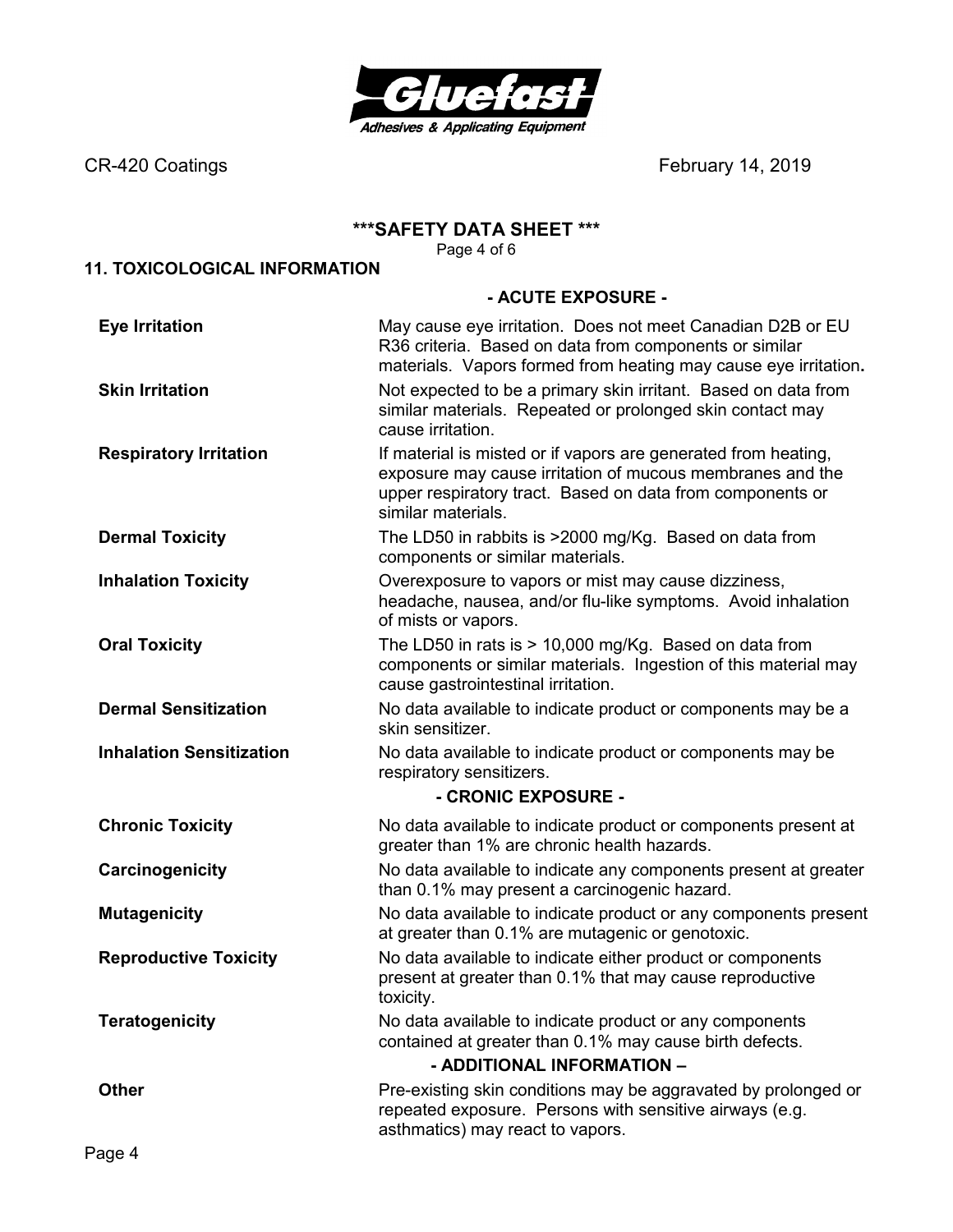

# **\*\*\*SAFETY DATA SHEET \*\*\***

Page 5 of 6

#### **12. ECOLOGICAL INFORMATION**

**Freshwater Fish Toxicity Not determined Freshwater Invertebrates Toxicity Mot determined Algal Inhibition Not determined Saltwater Fish Toxicity Not determined Saltwater Invertebrates Toxicity Mot determined Bacteria Toxicity Not determined Miscellaneous Toxicity** Not determined

**Soil Mobility Not determined 13. Disposal Considerations** 

#### **14. Transport Information**

**ICAO/IATA I** Not regulated **ICAO/IATA II** Not regulated **IMDG** Not regulated **IMDG EMS Fire** Not applicable **IMDG EMS Spill Service Spill Service Spill Service Spill Service Spill Service Spill Service Spill Service Spill Service Spill Service Spill Service Spill Service Spill Service Spill Service Spill Service Spill Service Sp IMDG MFAG** Not applicable **MARPOL Annex II** Not determined **USCG Compatibility Not determined U.S. DOT Bulk** Not regulated **DOT NAERG** Not applicable **U.S. DOT (Intermediate)** Not regulated **U.S. DOT Intermediate NAERG** Not applicable

#### **- ENVIRONMENTAL FATE –**

 **- ENVIRONMENTAL TOXICITY –** 

**Biodegradation Biodegradation Adequate data is not available to estimate the** biodegradation potential of this material**. Bioaccumulation** Less than 1.0% of the components potentially bioconcentrate, based on octanol/water coefficients.

**Waste Disposal** This material, if discarded, is not a hazardous waste under RCRA Regulation 40 CFR 261. Treatment, storage, transportation, and disposal must be in accordance with applicable Federal, State/Provincial, and Local regulations.